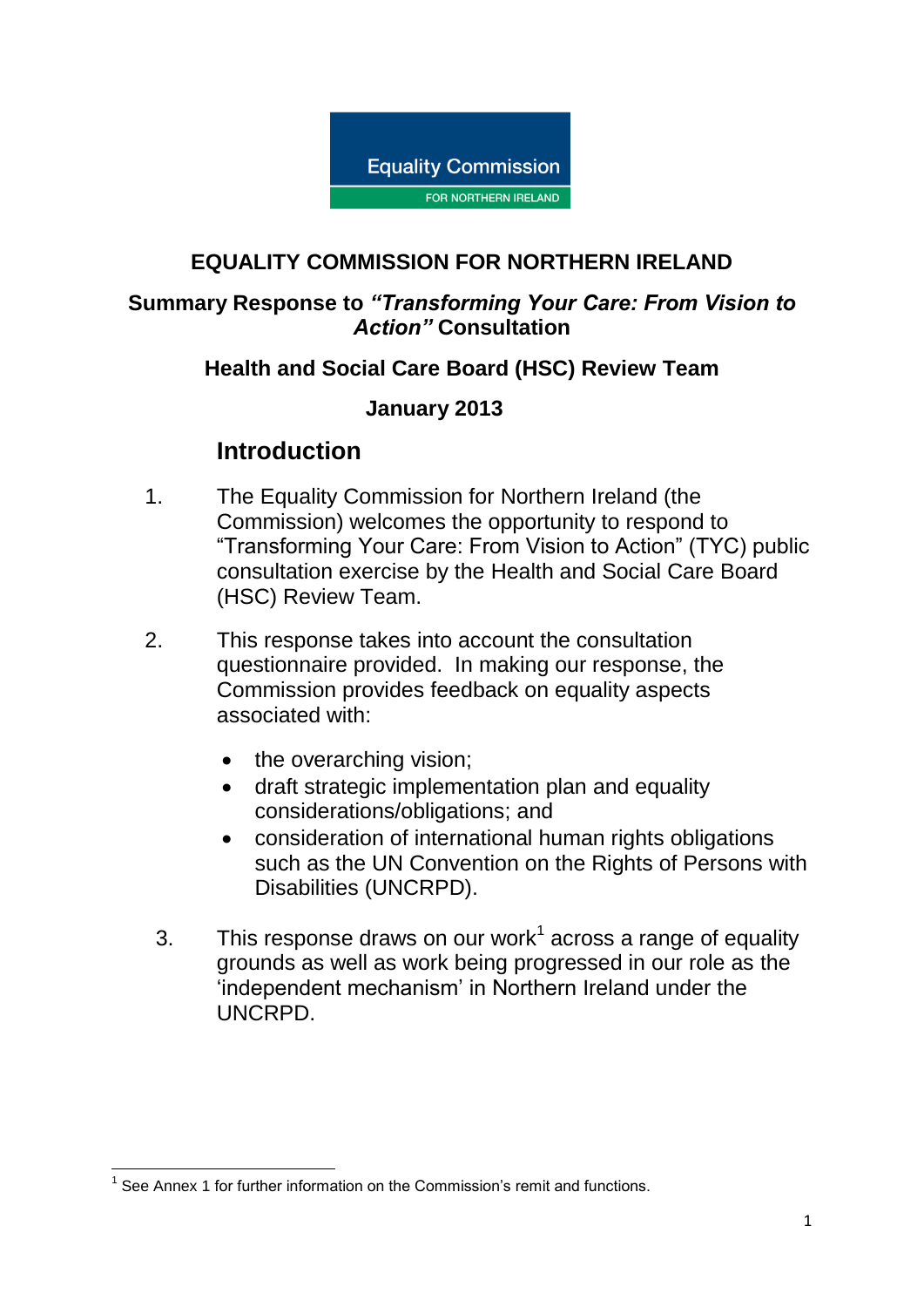# **Executive Summary - Comments and Recommendations**

- 4. The Commission recommends that the Board Review Team should give further consideration to the following issues:
	- **Principles and Intended Outcomes:** We endorse the key principles and intended outcomes set out in the overall 'vision' of the TYC proposals including the aspiration to make our health and social care system responsive to both the medium and future long term demands on health and social care, providing more local provision affordable and accessible to all.
	- **Equality and Human Rights Obligations:** The Commission considers that the Strategic Implementation Plan 'Regional Programmes' provide an opportunity for the Review Team to actively contribute to the progressive realisation of the right to health within a human rights framework.
	- **UN Convention on the Rights of Persons with Disabilities:** While some of the proposed measures correspond well with the delivery of Government's obligations under the UNCRPD, further consideration should be given to: the direct involvement and engagement of disabled people; access to information and services, including in relation to independent living; inclusion of disabled people within the cultural, social, economic life of the community with appropriate support; the multiple identities of disabled people and other equality groups.
	- **Section 75 Obligations and Disability Duties:** Further consideration is required in relation to the Board's obligations under Section 75 with regard to the screening exercise; analysis of equality impacts; and decision making with regard to equality impact assessment. Further thought should also be given to appropriate affirmative and positive action measures for Section 75 groups.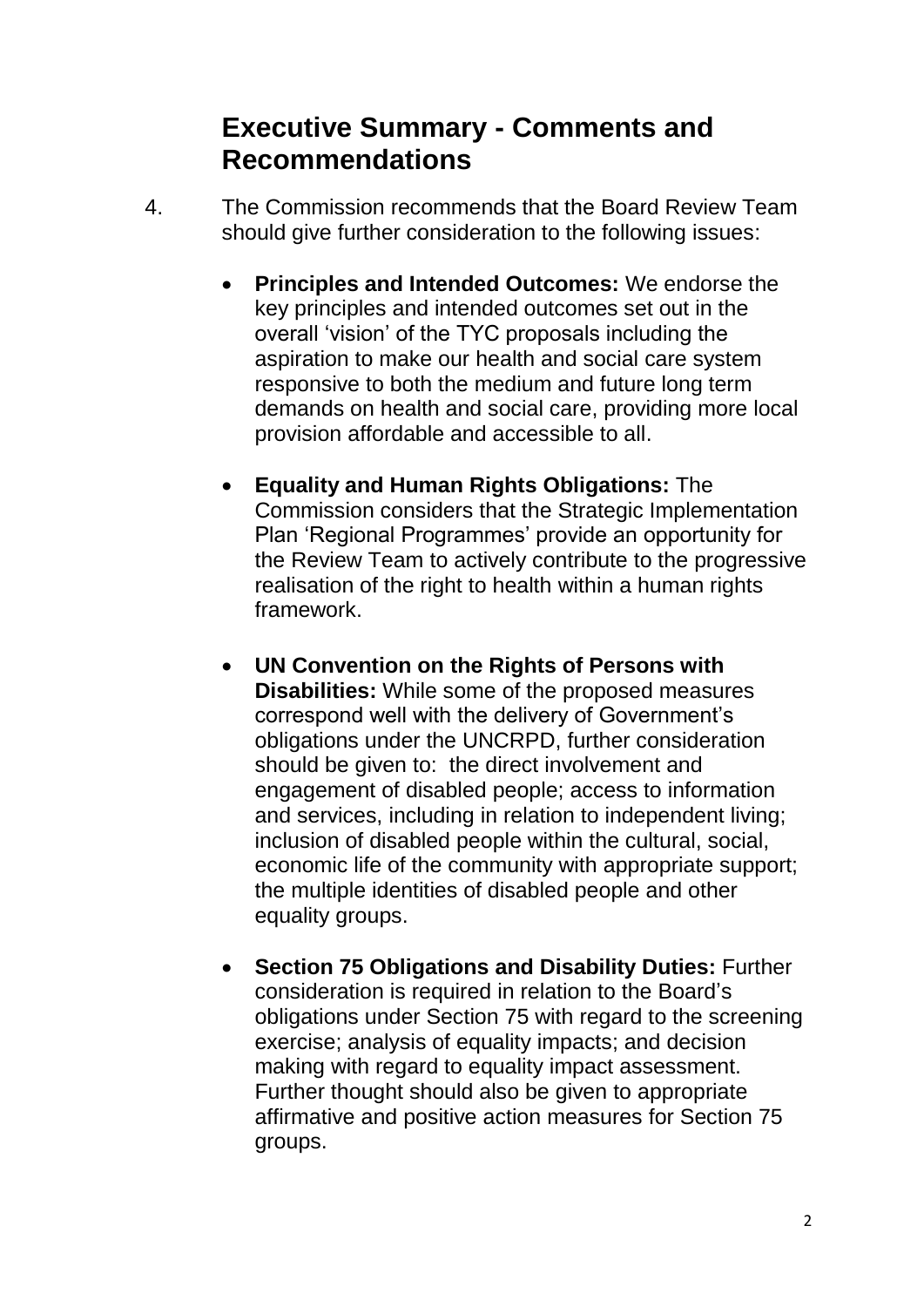- **Configuration of Acute Services:** The proposed criteria for configuration should be expanded to include equality and human rights obligations in order to enable assessment of the extent to which localised services are accessible to traditionally excluded and marginalised groups e.g. disabled people, older people and ethnic minorities. Stakeholder engagement should be maximized using existing models where appropriate; targeted efforts to engage with marginalised groups; and through increased representation of such groups in public life positions.
- **Affordable Accessible Transport:** The Commission believes that the availability of transport provision and the development of transport infrastructure should be a key consideration in respect of options for the provision of acute services and wider health and social care provision. The implementation of the review of acute services should take into account the final recommendations contained within the Accessible Transport Strategy Action Plan 2012 – 2015 and subsequent Action Plans.
- **Transition Planning for Community Health and Social Care:** The Commission would seek assurances from the Review Team that the transition to community-based health and social care services using the mixed economy model of private and community/voluntary providers will not result in diminution of health and social care services. Arrangements for transition to supported living arrangements in the community must take into account the specific needs of a range of equality groups. The proposals need to take account of the Bamford Review of Mental Health and Learning Disability Services to ensure that transitional funding to deliver more services in the community does not take away from investment commitments in this area. The proposals should also take into account changes to social security provision and any adverse impacts arising from the current welfare reform agenda, which are likely to lead to greater future demands on health and social care services.
- **Capacity Building:** The Commission considers the commitment in TYC to provide capacity building on a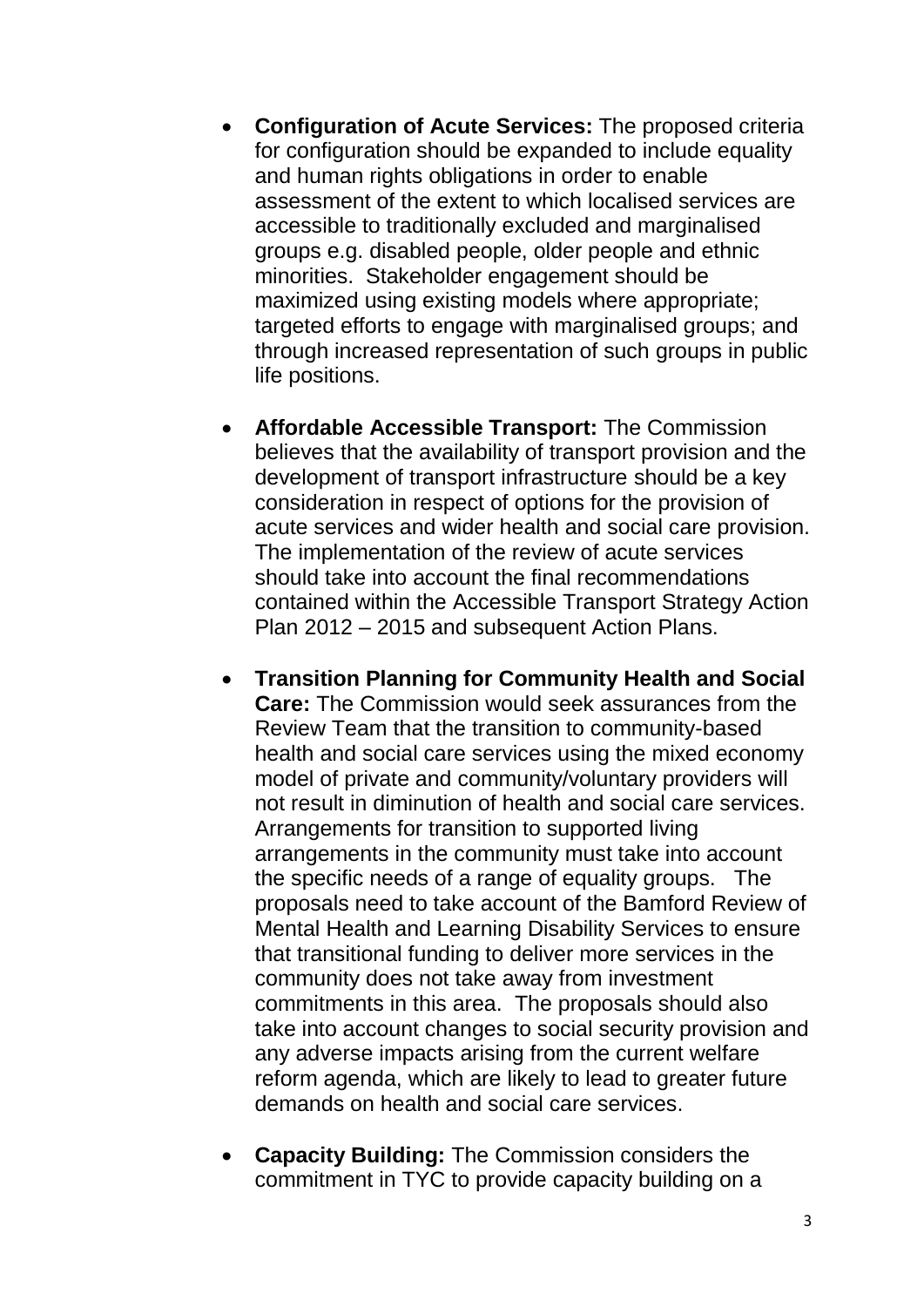cross-sectoral basis as particularly important given the intention to develop new partnership-working between statutory agencies and the private, voluntary and community sectors. Capacity building should also be considered as a measure to inform and support the involvement of health service users in the decision making framework associated with TYC**.**

- **Procurement and Social Clauses:** The Commission recommends that the TYC proposals reflect strongly the commitment made in the Programme for Government to include social clauses in all appropriate public procurement exercises.
- **Proposed Investment Models:** The Commission advises that thorough consideration is given to the equality implications from both an employment and service delivery perspective when considering the use of Public Private Partnerships. It is important that equality considerations are given due weight in considering any future investment measures.
- **Age Appropriate Delivery of Services – Equality and Non-discrimination:** The Commission advises that care needs to be taken to ensure equality of opportunity in service provision applies to all aspects of health and social care regardless of age. The proposals in TYC should include a commitment to take appropriate actions, including an in-depth review of the degree to which age discrimination may exist within health and social care prior to the introduction of legislation prohibiting discrimination on the grounds of age in the provision of goods and services.
- **Monitoring and Review of TYC:** The Commission recommends that equality considerations are integral to the development, implementation and review of legislation, polices and programmes arising from TYC. Further consideration should also be given as to how the Section 75 and UNCRPD mechanisms can best assist in the monitoring and review process.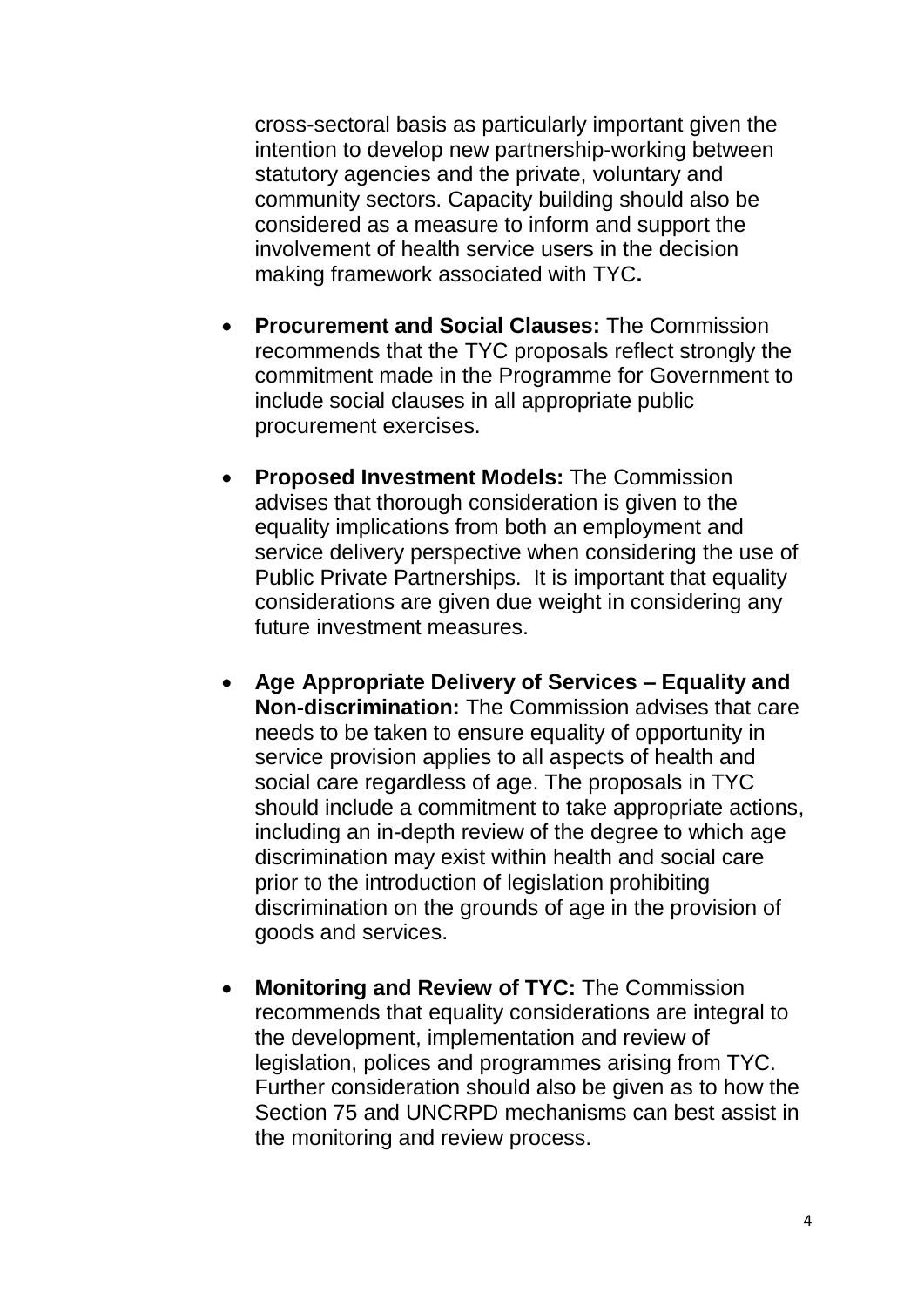# **Specific Comments and Recommendations**

## **Principles and Intended Outcomes**

5. The Commission welcomes the aspiration to make our health and social care system responsive to both the medium and future long term demands on health and social care, providing more local provision affordable and accessible to all. We further welcome the strong emphasis given within the consultation to person-centered planning and decision making by service users in the development of personal care, health and social services provision.

#### *Direct Payments and Individual Personal Budgets*

6. However, the proposals do not contain a clear commitment to develop targets for each measure associated with personalisation, self-directed support or the uptake of Direct Payments. The Review Team, in adopting a regional approach, should undertake the development of challenging but realistic targets for the uptake of Direct Payments and Individual/Personal Budgets.

### *Home Care*

 $\overline{\phantom{a}}$ 

7. The Commission welcomes the intended outcome of this new model to deliver increasingly accessible services within a localised framework, offering greater personal choice so that the future of health and social care will be centered around the "home hub" (health and care provision at home) rather than hospitalization or institutionalised care.<sup>2</sup>

<sup>2</sup> Health and Social Care Board (October 2012): *"Transforming Your Care" Draft Strategic Implementation Plan, Executive Summary*, paragraph 1, page 3. Available at: [http://www.tycconsultation.hscni.net/wp-content/uploads/2012/10/TYC-Strategic-Implementation-Plan-](http://www.tycconsultation.hscni.net/wp-content/uploads/2012/10/TYC-Strategic-Implementation-Plan-Oct-2012.pdf)[Oct-2012.pdf](http://www.tycconsultation.hscni.net/wp-content/uploads/2012/10/TYC-Strategic-Implementation-Plan-Oct-2012.pdf)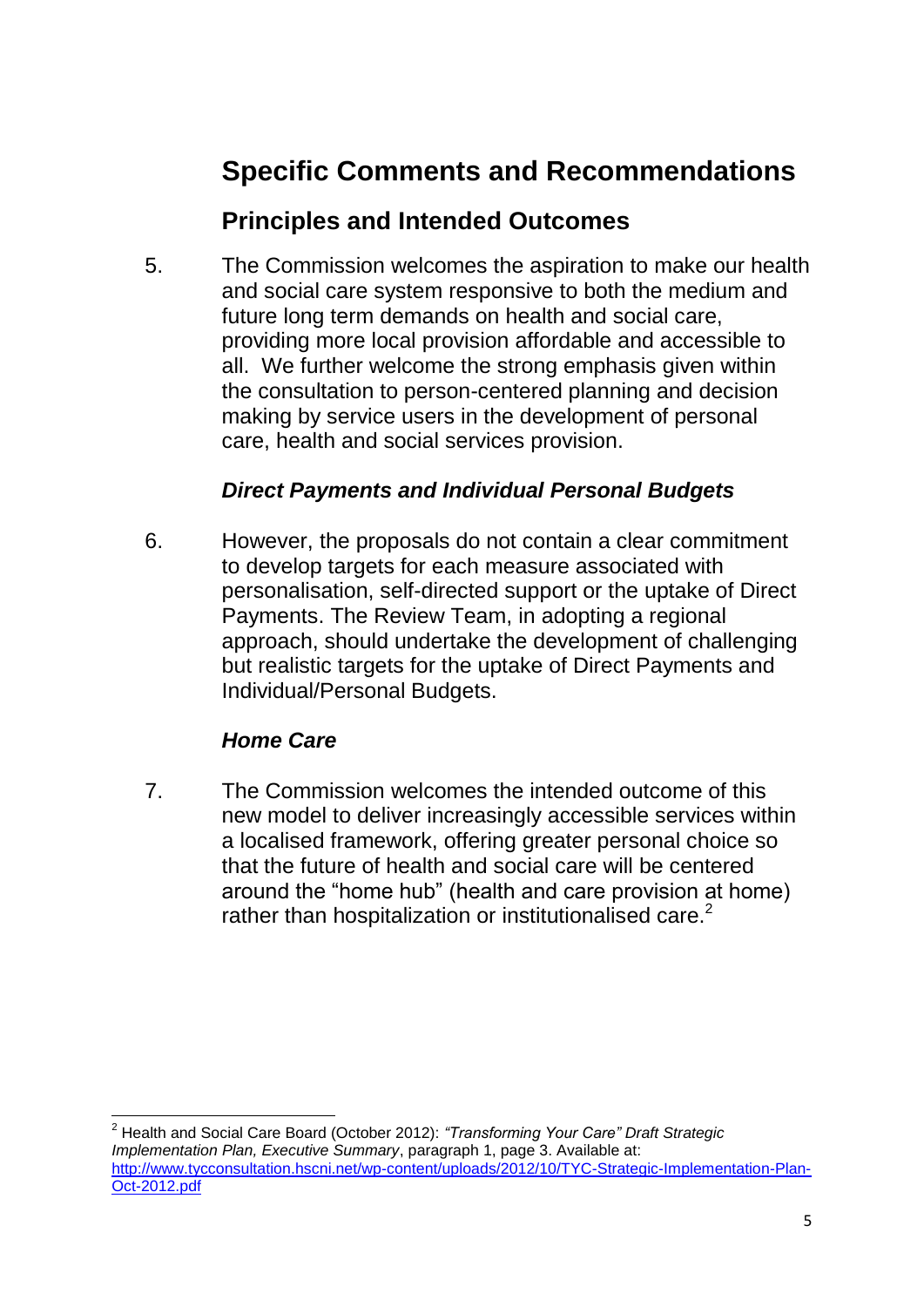# **Equality and Human Rights Obligations**

8. The Commission considers that the Strategic Implementation Plan Regional Programmes<sup>3</sup> provide an opportunity for the Review Team to actively contribute to the progressive realisation of the right to health and social care as articulated, inter alia, in the International Covenant for Economic, Social and Cultural Rights (ICESCR), the Convention on the Rights of the Child (CRC), the Convention on the Elimination of All Forms of Discrimination Against Women (CEDAW), the Convention on the Elimination of All Forms of Racial Discrimination (CERD) and the Convention on the Rights of Persons with Disabilities (CRPD*).*

#### *United Nations Convention on the Rights of Person with Disabilities (CRPD)*

- 9. The Commission acknowledges that some of the proposed measures correspond well with the delivery of Government's obligations under the CRPD, but considers that further consideration should be given to the following issues:
	- i. the direct involvement and engagement of disabled people in the provision of health and social care;
	- ii. access to information and services, including in relation to independent living;
	- iii. inclusion of disabled people within the cultural, social, economic life of the community with appropriate support<sup>4</sup>;
	- iv. the multiple identities of disabled people and other equality groups.
- 10. In its response to the draft 'Northern Ireland Executive Disability Strategy Equal Lives 2012-2015<sup>5</sup>, we (as part of

 $\overline{\phantom{a}}$  $3$ lbid. 4.3 Regional Programmes, 4.3.1 Existing Regional Programmes, pages 47-52; and 4.3.2 New Regional Programmes Emanating from TYC, pages 53-56. Available at: [http://www.tycconsultation.hscni.net/wp-content/uploads/2012/10/TYC-Strategic-Implementation-Plan-](http://www.tycconsultation.hscni.net/wp-content/uploads/2012/10/TYC-Strategic-Implementation-Plan-Oct-2012.pdf)[Oct-2012.pdf](http://www.tycconsultation.hscni.net/wp-content/uploads/2012/10/TYC-Strategic-Implementation-Plan-Oct-2012.pdf) 

 $4$  The UN Convention on the Rights of Persons with Disabilities. Available at: <http://www2.ohchr.org/english/law/pdf/disabilities-convention.pdf>

<sup>5</sup> 'Independent Mechanism for Northern Ireland (August 2012): *Response to the 'OFMdFM Disability Strategy – ' A Strategy to Improve the Lives of Disabled People - Equal Lives 2012-2015'* prepared jointly by the Equality Commission for Northern Ireland and the Northern Ireland Human Rights Commission, designated under the United Nations Convention on the Rights of Persons with Disabilities (UNCRPD) as the independent mechanism tasked with promoting, protecting and monitoring implementation of UNCRPD in Northern Ireland. Available at: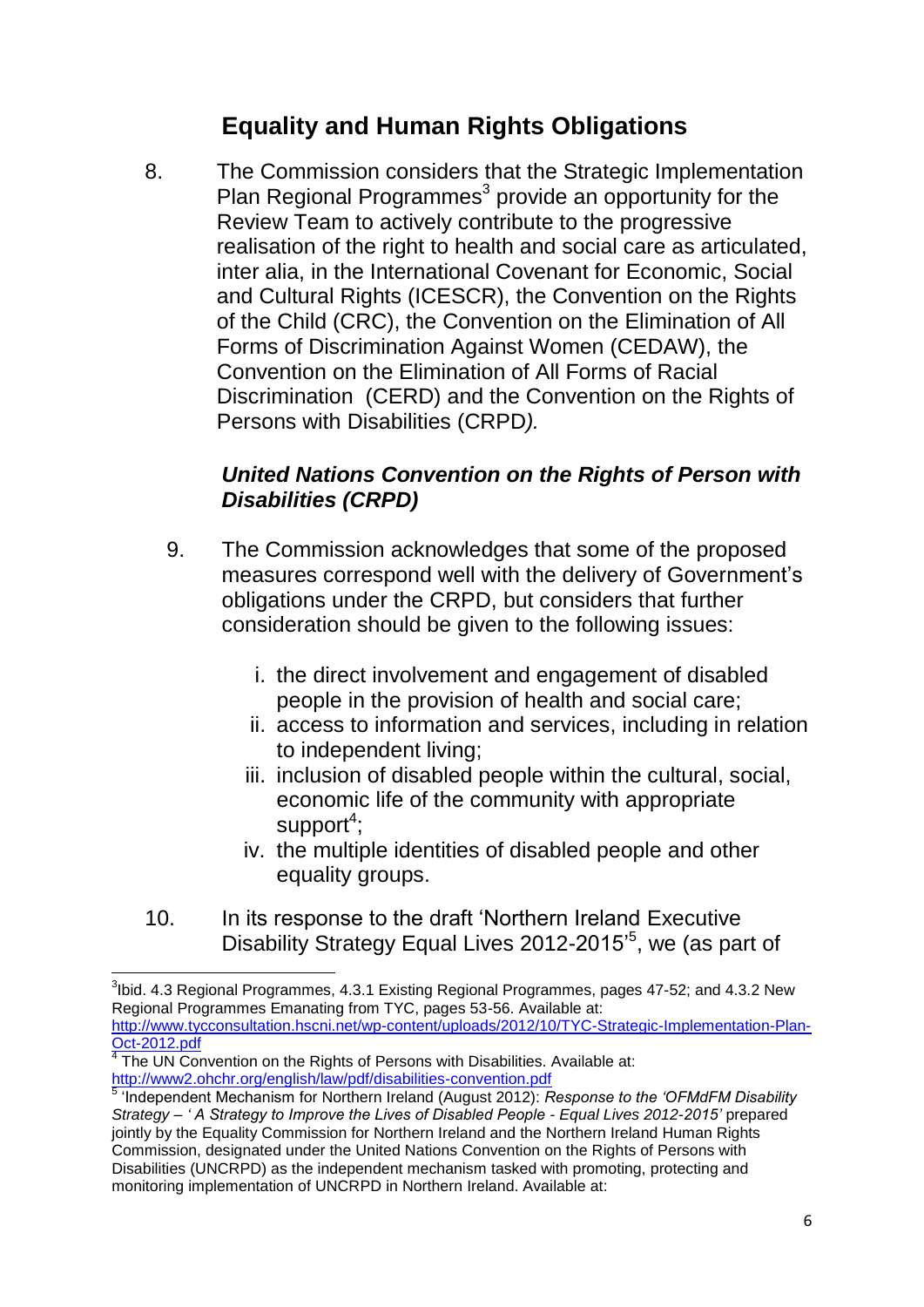the Independent Mechanism for Northern Ireland $6$ ) highlighted research by the Northern Ireland Human Rights Commission (NIHRC) which identified gaps and inconsistencies in the regulatory and policy framework that governs access to publicly funded medical care for non-British/Irish nationals in Northern Ireland. The research highlighted how people are at risk of being erroneously denied GP registration or charged for hospital care. The current situation gives rise to a risk that people with rights to special protection under international human rights law such as pregnant women and children (who are specifically referred to in Article 6 and 7 CRPD) are denied free health care.

11. Furthermore, the TYC proposals should take cognisance of the fact that in Northern Ireland HIV treatment (other than diagnosis and counselling) for persons classed as "overseas visitors" is not exempt from charges. This is in contrast to the situation in England where HIV treatment has been freely available to all persons living there regardless of residency status, since October 2012. A 2009 World Health Organisation policy brief notes that while the CRPD does not explicitly refer to HIV or AIDS in the definition of disability, "States are required to recognise that where persons living with HIV (asymptomatic or symptomatic) have impairments which, in interaction with the environment, results in stigma, discrimination or other barriers to their participation, they can fall under the protection of the Convention". TYC should ensure that the regulatory and policy framework on access to publicly funded medical care complies with Article 25 (a) of the  $CRPD<sup>7</sup>$ .

# **Section 75 Obligations and Disability Duties**

12. The Commission reminds authorities involved in the delivery of TYC of the importance of considering equality of opportunity and good relations at all stages of policy

**.** 

[http://www.equalityni.org/archive/pdf/IMNI\\_Response\\_DraftDisabiltyStrategy\\_v1\\_310712.pdf](http://www.equalityni.org/archive/pdf/IMNI_Response_DraftDisabiltyStrategy_v1_310712.pdf) See also Office of the First Minister and the deputy First Minister (March 2012): *A Strategy to Improve the Lives of Disabled People - Equal Lives 2012-201*5*'.*Available at:

<http://www.ofmdfmni.gov.uk/index/equality/disability/consultation-draft-disability-strategy.htm> <sup>6</sup> See Annex 1 for further information on the Commission's remit and functions.

 $7$  'Provide persons with disabilities with the same range, quality and standard of free or affordable health care and programmes as provided to other persons, including in the area of sexual and reproductive health and population-based public health programmes'.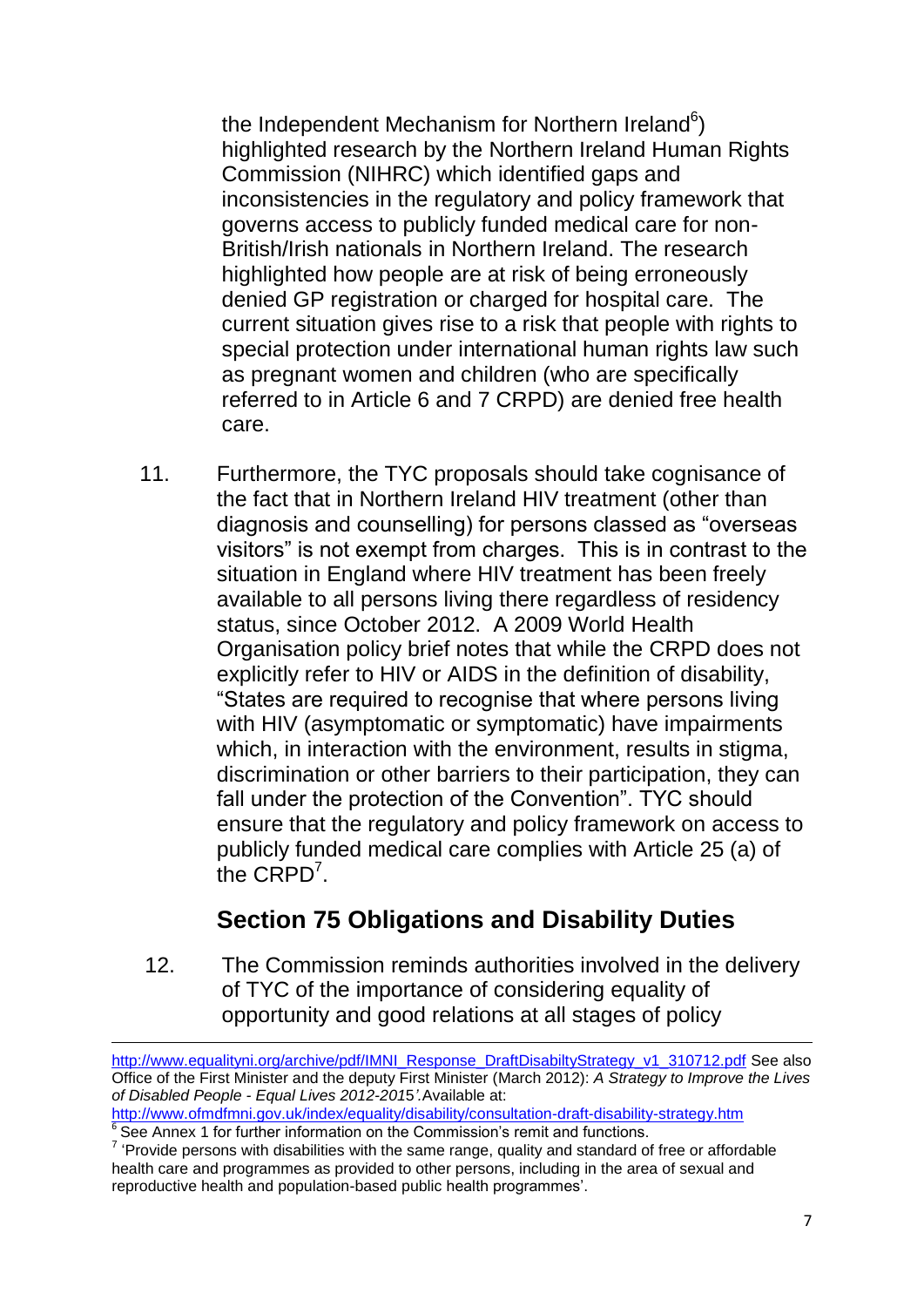development. Consultation, whether at the pre-screening, screening or EQIA stages, is a crucial element in this process. We note there is a commitment to screen any policy decisions arising from Transforming Your Care. It would be helpful to list policies associated with TYC which have been already screened, so that these can be identified by consultees.

13. The Commission has a number of concerns in this area, including regarding the Equality and Human Rights Screening Template. In particular we have concerns with the screening questions, screening data and the potential lack of analysis leading to the decision not to subject the TYC proposals to an EQIA. We set out a summary of our concerns below:

#### *Screening Questions*

14. The Board does not appear to have used the screening form and questions recommended by the Commission's Guide to Section 75<sup>8</sup>, also contained in the Board's approved revised Equality Scheme<sup>9</sup>. These questions should be applied to all the Board's policies as part of the screening processes $^{10}$ . Failure to comply with an equality scheme commitment may give rise to a S75 complaint and subsequent investigation by the Commission.

#### *Equality Impact Assessment*

- 15. We note the decision to screen at the implementation stages of Transforming Your Care, specifically the commitment that each proposal in the Strategic Implementation Plan will be subject to equality screening consultation and, where relevant, equality impact assessment.
- 16. However, we are concerned that insufficient consideration and analysis has been given to the decision to conduct an equality impact assessment on the overall proposals

 $\overline{\phantom{a}}$ 8 Equality Commission for Northern Ireland (2010): *Section 75 of the Northern Ireland Act 1998 – A* 

*Guide for Public Authorities*, pages 66-68. 9 Equality Scheme for the Health and Social Care Board at paragraph 4.7, page 24.

 $10$  Ibid. at paragraph 4.11, page 25.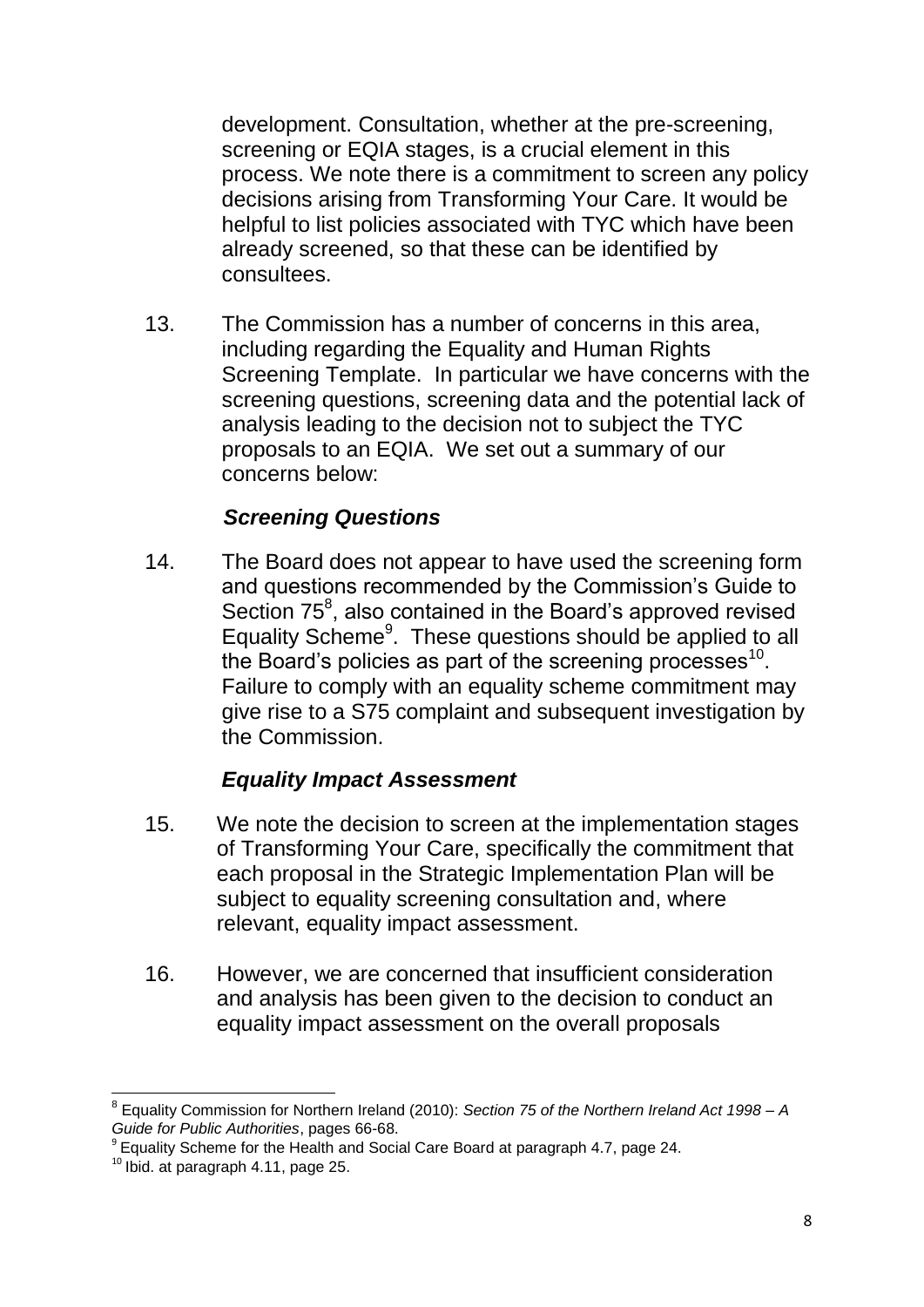particularly when the screening template states that the proposals will have a major impact.

- 17. The Board's approved equality scheme indicates that it will 'normally' conduct an EQIA where screening identifies 'major' impact.
- 18. The Commission recommends that the Board considers how best to deliver its statutory duty to have due regard to the need to promote equality of opportunity by identifying the equality impacts of the strategy as a whole at this time and also when firmer proposals have been developed at a later stage. In either case, if screening concludes that the likely impact of a policy is major in respect of one or more of the equality of opportunity and/or good relations categories in relation to these proposals, an EQIA should normally be carried out.
- 19. We recommend that the Board seeks further advice on the consideration of equality impacts of the proposals from our Advice and Compliance Division.

#### *Information and Data collection*

- 20. While the screening includes data on the equality groups, we would stress the importance of using the new Census data as it is released in order to ensure that assessments are based on the latest available data, and that equality impacts are not assessed on previous Census data.
- 21. This will require the Board to screen for equality impacts at various stages of implementation of the TYC proposals taking account of new and changing data concerning Section 75 groups.

### *Disability Duties and Participation of those with Disabilities*

22. The Board should consider what further opportunities there are, within the broad breadth of the proposals, to encourage the participation of disabled people in public life as well as participation in this regard of people from other Section 75 categories.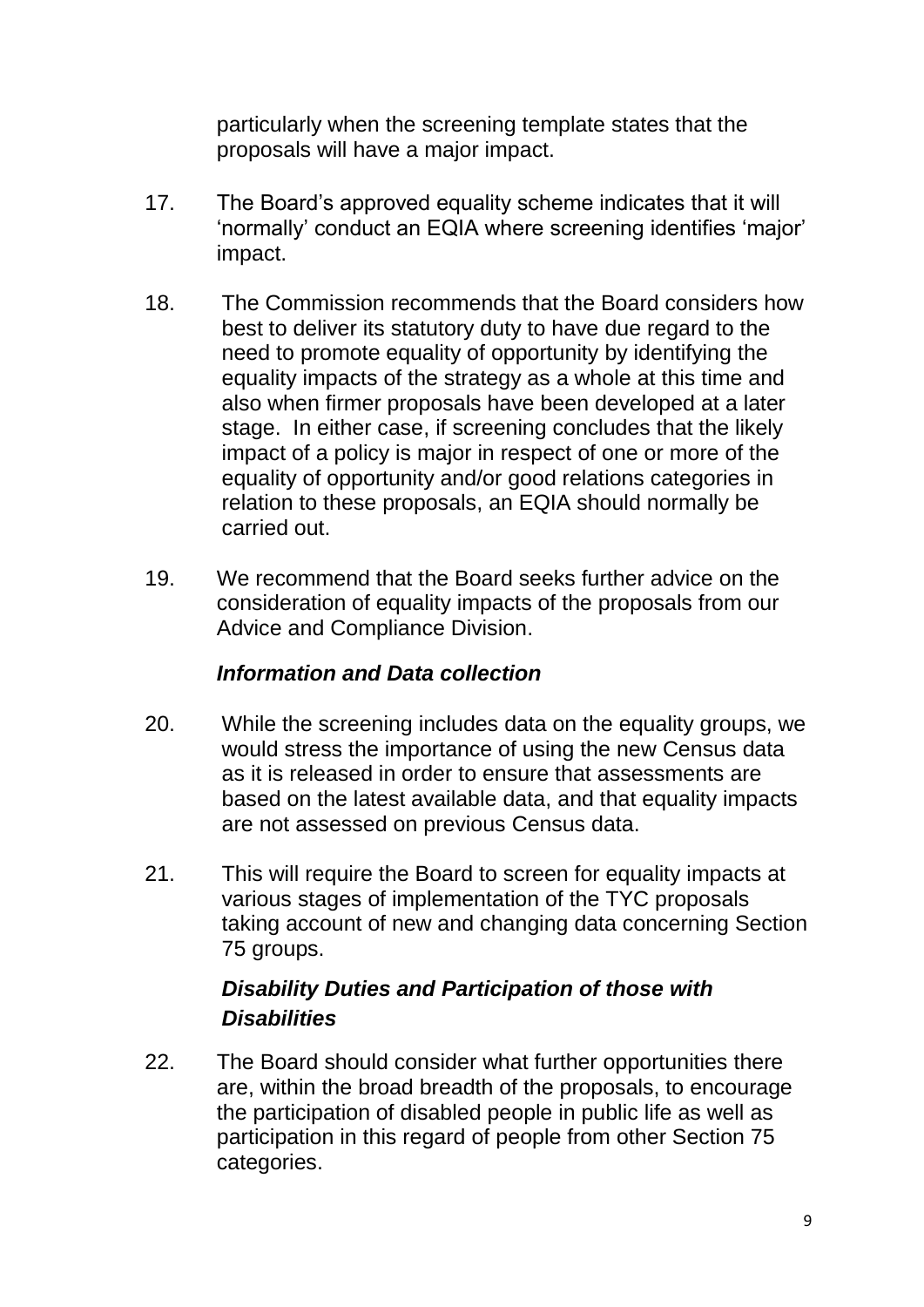#### *Affirmative Action and Positive Action Measures*

23. It should be noted that actions to promote equality of opportunity for section 75 groups do not preclude positive actions for the benefit of specific equality groups where there is a clearly identified specific disadvantage, such as particular actions to address inequalities against women or people with disabilities. Positive action for particular groups can be seen as complementary to steps to promote equality of opportunity and to combat discrimination.

# **Configuration of Acute Services**

24. Central to the proposals is the reconfiguration of acute health service provision and the reduction of this type of provision in favour of shifting resources to preventative measures and community provision.

> The Commission notes the specific criteria to inform the development of the population plans, which include the need to consider issues such as 'safety and quality, delivery and sustainability, effective use of resources, local access and stakeholder support'.

#### *Equality and Human Rights Assessment*

- 25. Decisions regarding the future location and delivery of acute services must also be set against a wide range of equality and human rights obligations<sup>11</sup> as well as the underlying commitment in the proposals to deliver more localised health and social care provision and access to specialist provision when needed.
- 26. In deciding the future of acute service provision, consideration should be given to the underlying commitment to deliver more localised service provision.
- 27. The Commission recommends that the proposed criteria are expanded to consider equality and human rights obligations

**<sup>.</sup>** <sup>11</sup> For example: Article 12 of the International Covenant for Economic, Social and Cultural Rights; Article 25 UNCRPD; Article 24 of the Convention on the Rights of the Child; Article 5 (d) (iv) of the Convention on the Elimination of All Forms of Racial Discrimination; Article 12 (1) of the Convention on the Elimination of Discrimination Against Women.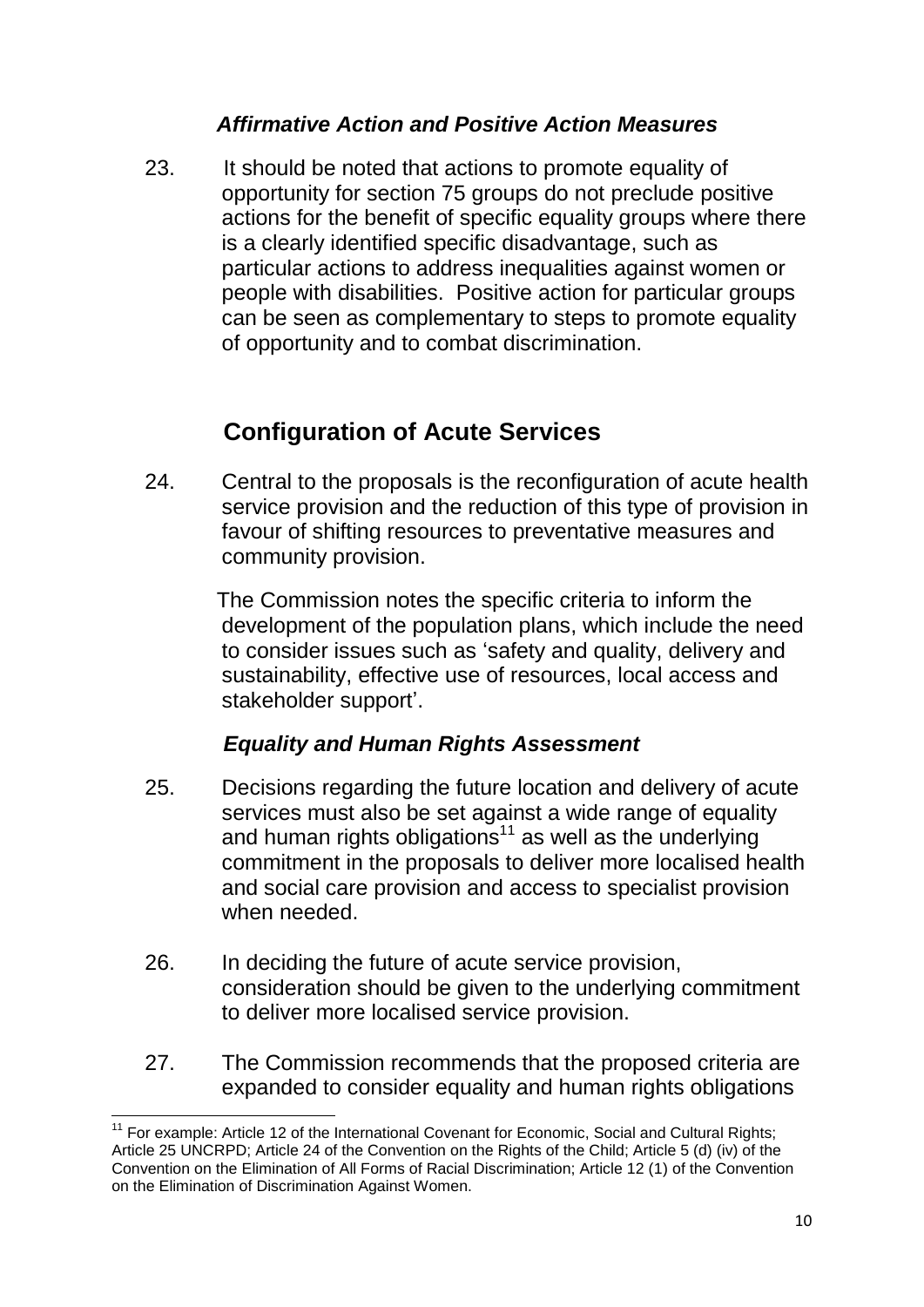so as to enable assessment of the extent to which localised services are accessible to traditionally excluded and marginalised groups e.g. disabled people, older people and ethnic minorities.

28. Further, evidence based decision making regarding the future location of acute services should also take into consideration the availability of infrastructure to deliver acute services, as well as broader health and social care provision, to the rural community, to reflect Article 25 (c) of the UNCRPD<sup>12</sup>.

#### *Stakeholder Support & Representation*

- 29. The application of the stakeholder support criterion should incorporate the views of traditionally marginalised groups, such as older people and disabled people, in order to fully inform decision-making and ongoing review of acute service provision.
- 30. The Health and Social Care Board and Health and Social Care Trusts have an opportunity to better engage with stakeholders, in line with the public sector equality duties associated with Section 75 and the Disability Discrimination Act 1995, through the utilisation of existing or new models of stakeholder engagement.
- 31. In considering stakeholder engagement, the Board should consider utilising existing models such as the Patient and Client Council, the Bamford Monitoring Group and service user based fora at local Trust level.
- 32. Consideration should also be given to creating opportunities to increase representation of marginalised groups in public life positions e.g. in relation to the Local Commissioning Groups involved in the implementation and ongoing review of acute service provision..

**<sup>.</sup>**  $12$  To 'provide health services as close as possible to people's own communities, including in rural areas'.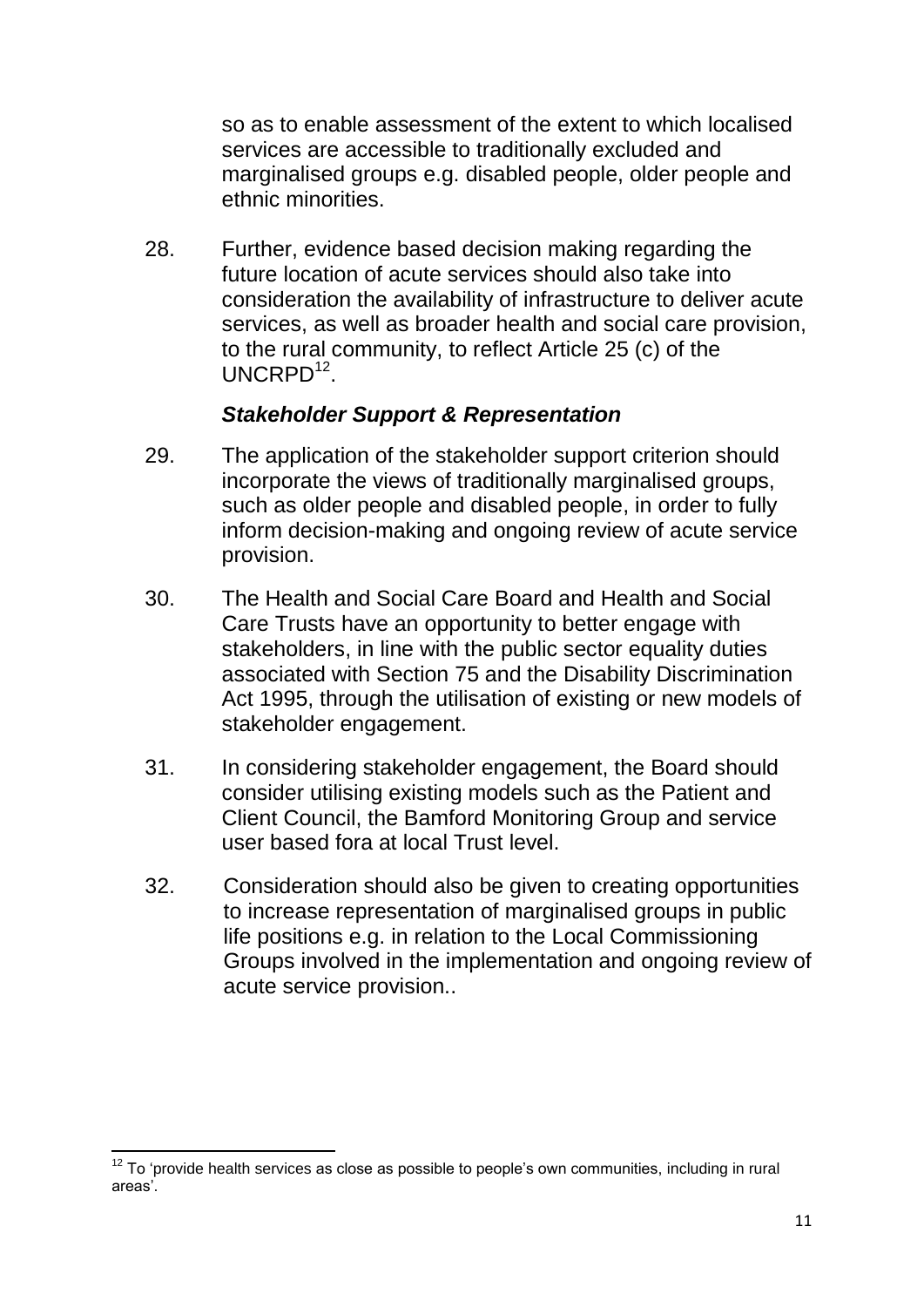### **Affordable Accessible Transport**

- 33. The Commission considers that the availability of transport provision and the development of transport infrastructure should be a key consideration in respect of options for the provision of acute services and wider health and social care provision. The lack of adequate, affordable transport provision is a key barrier to access<sup>13</sup>.
- 34. The existence of a transport deficit also serves as a barrier to marginalised and excluded groups who wish to engage with local and regional decision-making affecting their health and social care requirements.
- 35. The implementation of the review of acute services should take into account the final recommendations contained within the Accessible Transport Strategy Action Plan 2012-15 and subsequent Action Plans<sup>14</sup>.

### **Transition Planning for Community Health and Social Care**

- 36. The Commission would seek assurances from the Review Team that the transition to community-based health and social care services using the mixed economy model of private and community/voluntary providers will not result in diminution of health and social care services.
- 37. For example, arrangements for transition to supported living arrangements in the community must take into account the specific needs of a range of groups including looked after children and older people and include appropriate safeguards.
- 38. The proposals need to take account of the Bamford Review of Mental Health and Learning Disability Services and the historical underinvestment in mental health and learning

1

<sup>13</sup> Department for Regional Development (2012): *Accessible Transport Strategy Action Plan 2012-15*, paragraph 1.4, page 4. Available at: [http://www.drdni.gov.uk/ats\\_draft\\_action\\_plan\\_2012-2015.pdf](http://www.drdni.gov.uk/ats_draft_action_plan_2012-2015.pdf)

<sup>14</sup> Ibid. See also Equality Commission Response to this DRD consultation paper. Available at: <http://www.equalityni.org/archive/pdf/ATSFinalResponseApril2012.pdf>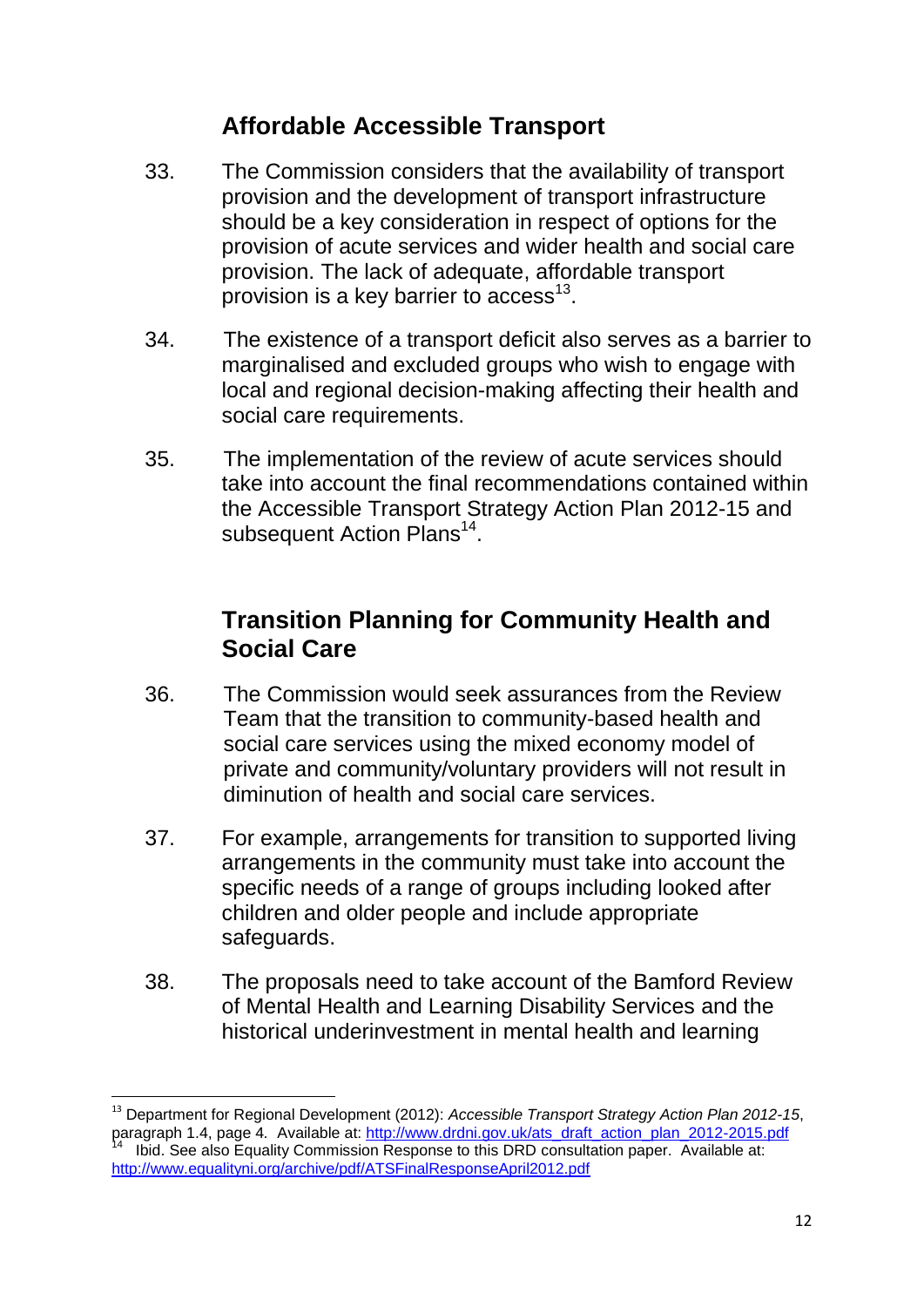disability services<sup>15</sup>. We seek assurance that transitional funding to deliver more services in the community does not take away from existing investment commitments in this area. We are aware that the majority of people with learning disabilities already live within a community setting and that continued financial support for health and social care provision should remain a priority beyond transition targets and commitments.

#### **Health and Social Care at Home**

39. The Commission would welcome greater clarity with respect to the arrangements in place to guarantee the quality of care within the home. Safeguards need to be in place to ensure people both have the capacity and the support, as appropriate, to live at home.

# **Capacity Building**

- 40. The Commission welcomes the commitment in TYC to provide capacity building on a cross-sectoral basis as particularly important given the intention to develop new partnership-working between statutory agencies and the private, voluntary and community sectors<sup>16</sup>.
- 41. Capacity building should also be considered as a measure to inform and support the involvement of health service users in the decision making framework associated with TYC.

### *Technology – Health and Social Care*

42. Although the Commission welcomes the proposed increased focus on the use of assistive technologies in the provision of health and social care to support people living at home, we would stress the importance of investment to develop people's capacity to use these.

 $\overline{\phantom{a}}$ <sup>15</sup> Equality Commission for Northern Ireland (2007): Statement on Key Inequalities, paragraph 3, page 17. Available at: [http://www.equalityni.org/archive/pdf/Keyinequalities\(F\)1107.pdf](http://www.equalityni.org/archive/pdf/Keyinequalities(F)1107.pdf)

<sup>16</sup> Health and Social Care Board (2012): *Transforming Your Care: Vision into Action consultation paper,* section 4.2 'Delivering Services at Home and in the Community – Integrated Care Partnerships, pages 19-21 and section 4.3 'Older People', paragraph 1, page 27. See also page 31 of Strategic Implementation Plan – 'Key Principles'.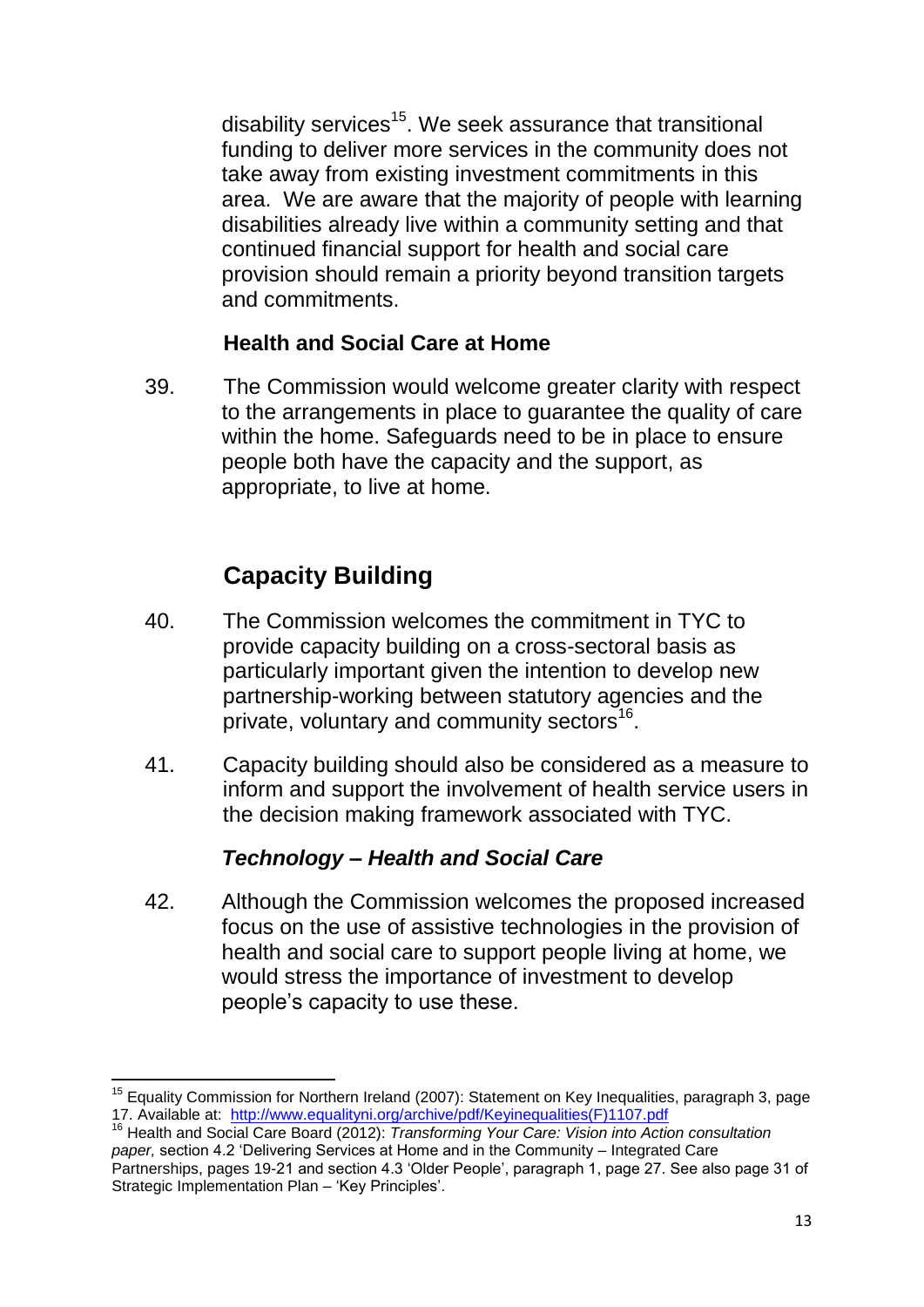- 43. Community and voluntary organisations in Northern Ireland anecdotally report lower internet usage by older people or people with sensory disabilities than by the general population. A 2011 survey on Internet usage by the Office for National Statistics revealed that, in Northern Ireland, people with a disability (46.3%) were much less likely than non-disabled people (77.4%) to have ever used the internet. The figures also reveal that Internet usage amongst disabled people here is less than the UK average for people with disability  $(63.8\%)^{17}$ .
- 44. The NI Executive's campaign to promote awareness of the digital switchover from analogue to digital television<sup>18</sup> was effective in raising awareness of the new technology amongst older and disabled people. The lessons from this campaign should be considered with regard to their application to raising awareness of the benefits of new assistive technologies in the provision of health and social care.

### **Procurement and Social Clauses**

- 45. The Commission recommends that the TYC proposals reflect strongly the commitment made in the Programme for Government<sup>19</sup> to include social clauses in all appropriate public procurement exercises.
- 46. We further recommend that the Review Team and all other public sector bodies involved in the design, delivery and implementation of the TYC proposals routinely take account of the quidance<sup>20</sup> on equality of opportunity in public procurement jointly prepared by the Commission and the Central Procurement Directorate.

 $\overline{\phantom{a}}$ <sup>17</sup> Office for National Statistics (2011): *Internet Access Quarterly Update 2011, Q1.* The disaggregated figures for disabled people in Northern Ireland contained in the raw data for this survey were unpublished and were obtained by Disability Action from the ONS in May 2011.

<sup>18</sup>Northern Ireland Direct: *What is Digital Switchover?* Available at: [http://www.nidirect.gov.uk/what-is](http://www.nidirect.gov.uk/what-is-digital-switchover)[digital-switchover](http://www.nidirect.gov.uk/what-is-digital-switchover)

<sup>19</sup>Northern Ireland Executive (2012): *Programme for Government 2011-15: Building a Better Future*'. Available at:<http://www.northernireland.gov.uk/pfg-2011-2015-final-report.pdf>

<sup>&</sup>lt;sup>20</sup> The Equality Commission for Northern Ireland and the Central Procurement Directorate (2008): *Equality of Opportunity and Sustainable Development in Public Sector Procurement.* Available at: <http://www.equalityni.org/archive/pdf/ECNIPublicSector0508.pdf>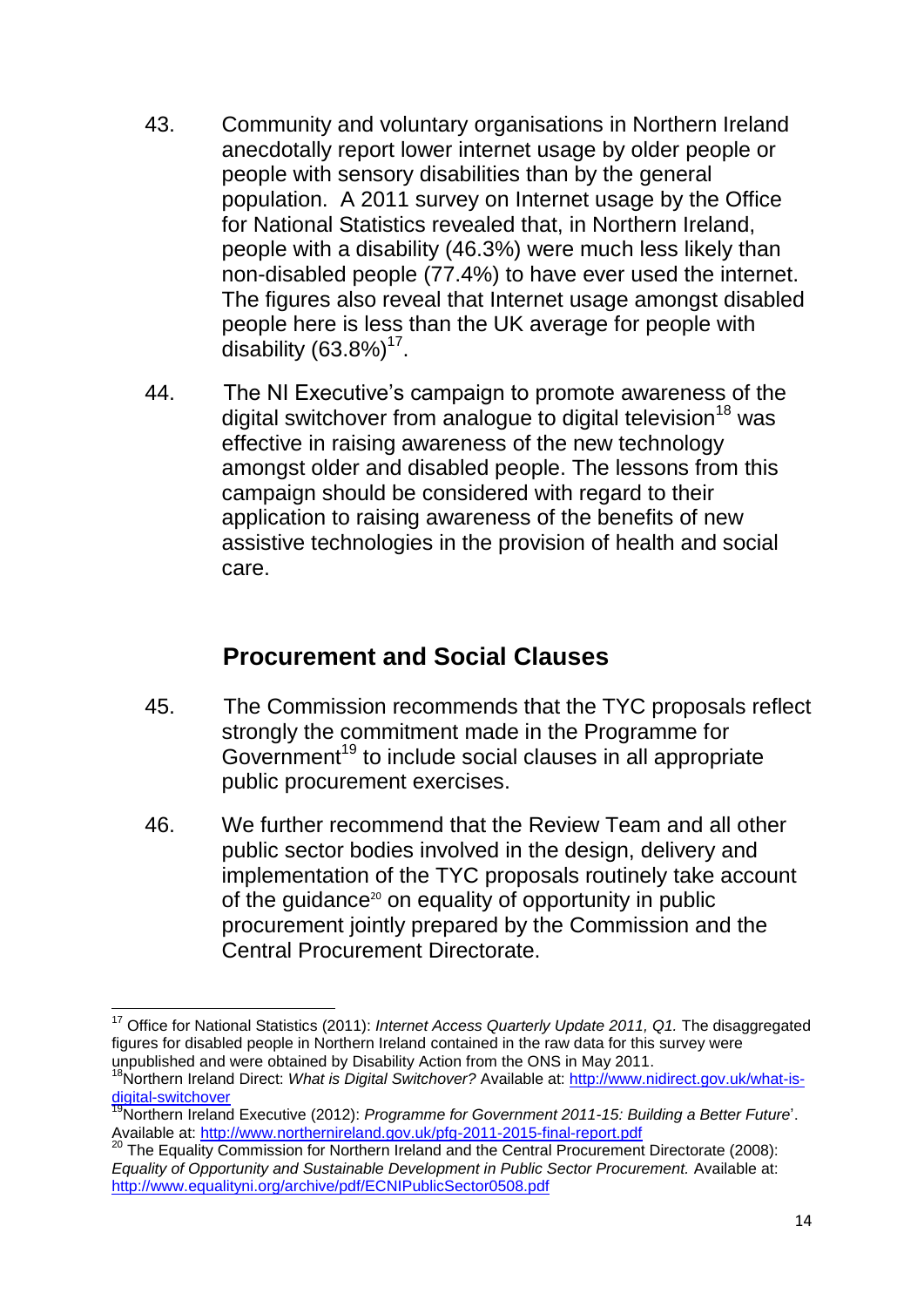# **Proposed Investment Models**

- 47. The TYC proposals state (at 'Finance', Section 5.4) that due to a projected shortfall of £800m in the draft Investment Strategy for Northern Ireland against estimated need, the use of Public Private Partnerships to fund infrastructural investment may be needed $21$ . The Commission recommends that thorough consideration is given to the equality implications from both an employment and service delivery perspective when considering such proposals. It is important that equality considerations are given due weight alongside the principle of value for money in considering any future investment measures.
- 48. We welcome the consideration given to the social enterprise model within the community and voluntary sector as an opportunity to secure further investment in community infrastructure and services in the delivery of local health and social care provision<sup>22</sup>.

### **Age Appropriate Delivery of Services – Equality and Non-Discrimination**

- 49. We welcome the commitment to develop a diverse range of age appropriate day support, respite and short break services as a significant positive step forward as outlined some regional programmes for specific Trust areas.
- 50. The Commission advises that care needs to be taken to ensure that equality of opportunity is considered in all aspects of health and social care provision and for each of the Section 75 categories. For example, services for children should accommodate disability matters rather than children with disabilities being treated within adult health and social care facilities.

**<sup>.</sup>** <sup>21</sup> Health and Social Care Board (2012): *Transforming Your Care: Vision into Action consultation paper,* paragraph 1, page 63.

 $^{22}$  Community door- to - door urban transport falls under the Social Enterprise Model – In Londonderry income regeneration methods such as 'passenger fares' is used to support investment in other services such as Foyleside Shop-Mobility Scheme for disabled and older people.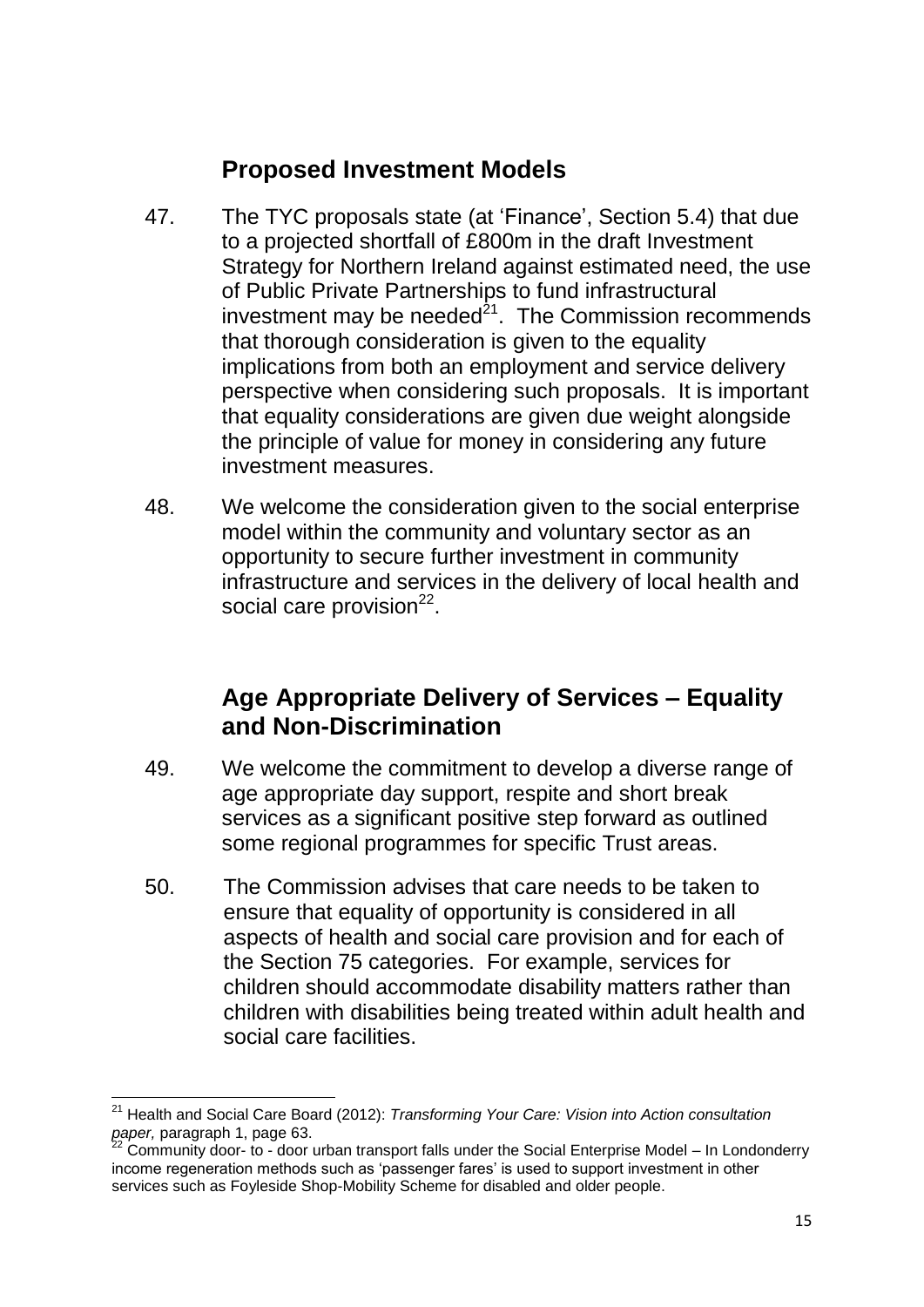- 51. As advised in our response to the 'Fit and Well' Consultation<sup>23</sup>, the Review Team will be aware that there is a commitment in the Programme for Government 2011-2015<sup>24</sup> to consult on legislation prohibiting discrimination on the grounds of age in the provision of goods and services with the proposed introduction of the legislation in Northern Ireland during 2014-2015.
- 52. Such legislation should help ensure that services are provided on the basis of people's individual needs, promote better outcomes for service users and ensure greater personalization of care.
- 53. We would highlight that similar legislation came into effect in Great Britain on 1 October 2012. In advance, the NHS in Great Britain had taken preliminary steps to prepare for its obligations under the new legislation. For example, the NHS Commissioning Board (NHSCB) Authority published an equality analysis at the beginning of 2012. In addition, a wide scale review of age equality in health and social care was commissioned by the Review Team of Health in Great Britain in advance of the legislation taking effect. The review included a series of literature reviews commissioned by the Team as well as, following the outcome of the review, the production of NHS Practice Guides on Achieving Age Equality in Health and Social Care<sup>25</sup>. This resource pack included an audit tool for achieving age equality and a social care practice guide.
- 54. We recommend that an underpinning theme within TYC should be the promotion of age equality within health and social care. The proposals should include a commitment to take appropriate actions including an in-depth review of the degree to which age discrimination may exist within health and social care prior to the introduction of legislation prohibiting discrimination on the grounds of age in the provision of goods and services.

 $\overline{\phantom{a}}$ <sup>23</sup> Equality Commission for Northern Ireland (October 2012): *Response to 'Fit and Well: Changing Lives – 2012-2022 – A 10-Year Public Health Strategic Framework for Northern Ireland – A Consultation Document'.*

 $24$ Northern Ireland Executive (2012), Op. Cit.

<sup>25</sup> NHS Southwest and the Department of Health (2010): *Achieving Age Equality in Health and Social Care*, *NHS Practice Guide*. Available at: [http://age-equality.southwest.nhs.uk/downloads/guides/age](http://age-equality.southwest.nhs.uk/downloads/guides/age-equality-nhs-practice-guide-ALL-chapters.pdf)[equality-nhs-practice-guide-ALL-chapters.pdf](http://age-equality.southwest.nhs.uk/downloads/guides/age-equality-nhs-practice-guide-ALL-chapters.pdf)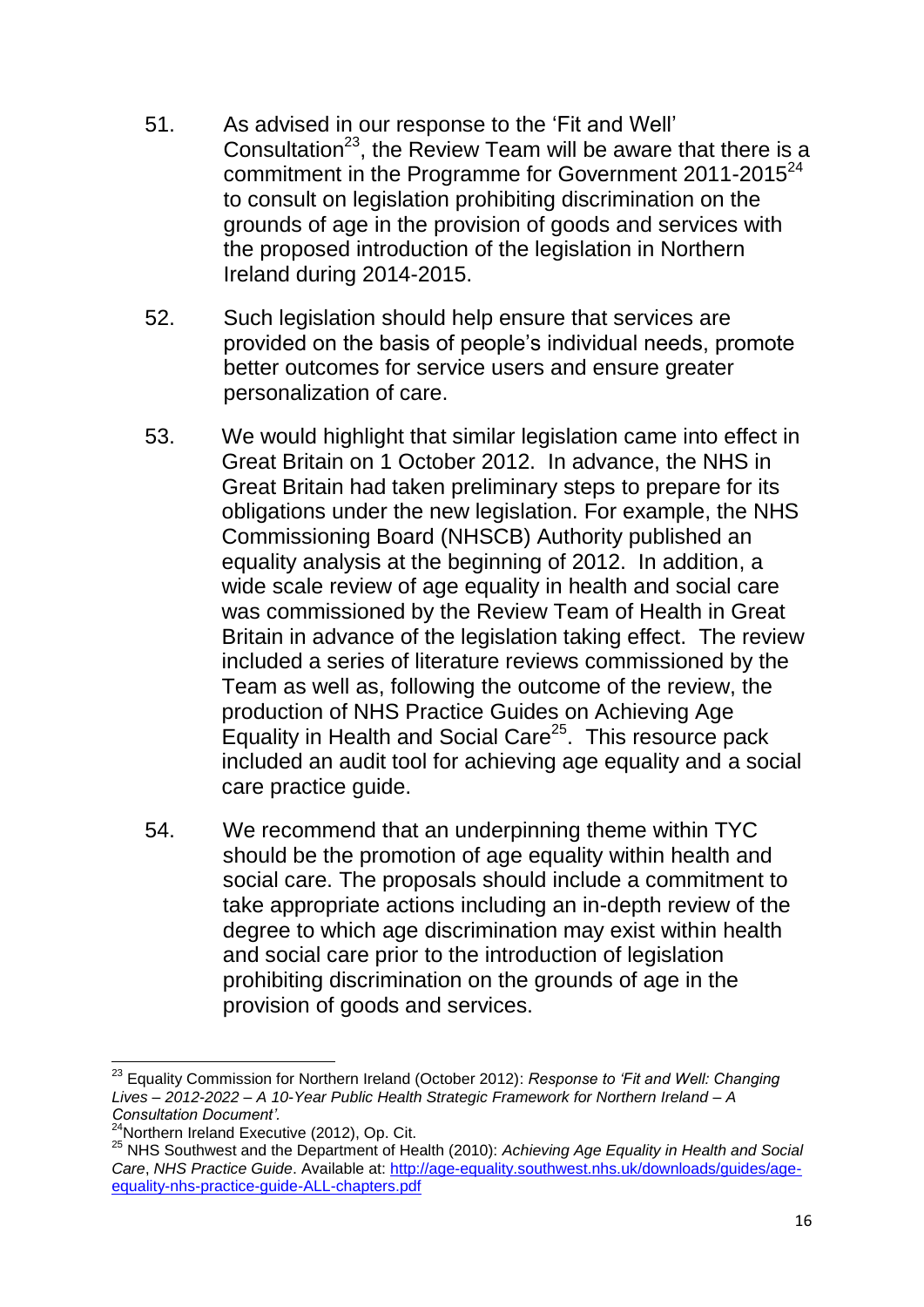#### *Children and Young People*

- 55. There is clear evidence that children and young people experience difficulties in accessing **age–appropriate health and social care services** (including mental health services) and the TYC proposals are an opportunity to address this situation.
- 56. For example, the **Regulation Quality Improvement Authority** (RQIA) independent review of Child and Adolescence Mental Health Service (CAMHS) in Northern Ireland in February 2011<sup>26</sup> highlighted that whilst progress has been made since the *Bamford Review* in 2006, young people continue to be admitted to adult mental health wards. The review indicated that almost 200 children in Northern Ireland were detained on adult psychiatric wards between  $2007 - 2009$ <sup>27</sup>
- 57. The Review Team was of the view that the admission of young people to an adult ward is an admission to an inappropriate environment. The report also highlights that some services were not accessible in particular areas; for example, in the Northern Trust children and young people did not have access to any crisis intervention or alcohol services.
- 58. It is of note that the UN Committee on the Rights of the Child highlighted in its Concluding Observations on the UK in 2008 that whilst one in ten children in the UK have a diagnosable mental health problem, only around 25% of them have access to the required treatment and care and that children may still be treated in adult psychiatric wards. It was particularly concerned that in Northern Ireland, due to the legacy of the conflict, the situation is 'particularly delicate'<sup>28</sup>.
- 59. The Commission strongly recommends that further consideration is given by the Board and Health and Social Care Trusts to consulting with children and young people

[http://www.rqia.org.uk/cms\\_resources/RQIA%20CAMHS%20Report%2022%20Feb%2011.pdf](http://www.rqia.org.uk/cms_resources/RQIA%20CAMHS%20Report%2022%20Feb%2011.pdf)

 $\overline{\phantom{a}}$ <sup>26</sup> Regulation and Quality Improvement Authority (February 2011): *Independent review of CAMHS in Northern Ireland*. Available at:

<sup>27</sup> RQIA (2011): Op Cit. As regards young people in adult wards, within a 30 month period between 1 April 2007 and 30 September 2009, 197 young people had been admitted onto an adult ward.

<sup>28</sup> United Nations Committee on the Rights of the Child (20 October 2008): Forty-ninth session, Consideration of Reports submitted by States Parties Under Article 44 of the Convention, *Concluding Observations: United Kingdom of Great Britain and Northern Ireland*, CRC/C/GBR/CO/4, paragraph 56.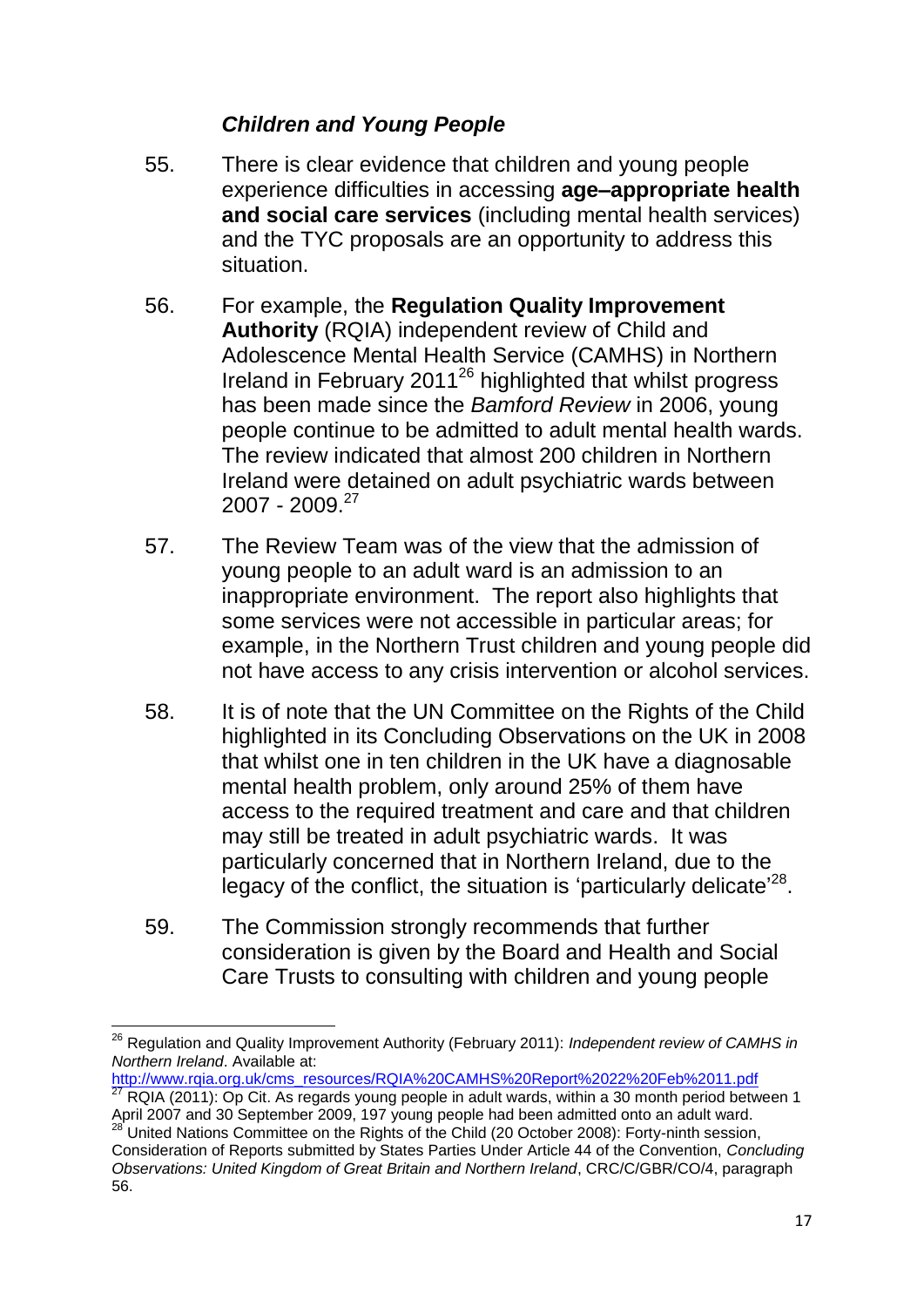about the changes arising from the TYC proposals taking account of the Commission's guidance on consulting and involving children and young people as referenced in the appropriate equality schemes<sup>29</sup>.

#### *Parallels with the experiences of older people*

- 60. In addition, there are parallels between the barriers experienced by older people in accessing health and social care and those experienced by children and young people. For example, the *Review into achieving age equality in health and social care* in Great Britain undertaken by the Department of Health found that:
	- some age groups, especially older people, were more likely to receive poor services:
	- there was a disparity of mental health service between older and working age adults; and
	- that a transition from one service to the other does not always meet the needs of individuals effectively $^{30}$ .
- 61. They also highlighted a report by the Healthcare Commission in 2009 that found that older people were being denied access to the full range of mental health services that were available to younger adults. In particular, there were poor access to out of hours and crisis services, physiological therapies and alcohol services $^{31}$ .

# **Monitoring and Review of TYC**

- 62. The Commission recommends that equality considerations be integral to the development, implementation and review of legislation, polices, programmes arising from TYC.
- 63. Further consideration should be given as to how the Section 75 and UNCRPD mechanisms can best assist in the

[http://www.dh.gov.uk/prod\\_consum\\_dh/groups/dh\\_digitalassets/documents/digitalasset/dh\\_107398.p](http://www.dh.gov.uk/prod_consum_dh/groups/dh_digitalassets/documents/digitalasset/dh_107398.pdf) [df](http://www.dh.gov.uk/prod_consum_dh/groups/dh_digitalassets/documents/digitalasset/dh_107398.pdf)

 $\overline{\phantom{a}}$ <sup>29</sup> Equality Commission for Northern Ireland (2008): *Let's Talk, Let's Listen – Guidance for public authorities on consulting and involving children and young people.* Available at: *[http://www.equalityni.org/archive/LetsTalkLetsListen\(Final\).pdf](http://www.equalityni.org/archive/LetsTalkLetsListen(Final).pdf)*

<sup>30</sup> Carruthers, I. and Ormondroyd, J. (2009): *Achieving age equality in health and social care - A report to the Secretary of State for Health*, page 3; paragraph 3.12, pages 24-25; and paragraph 3.13, page 25. Available at:

<sup>31</sup> NHS Southwest and the Department of Health (2010): Op Cit., page 146.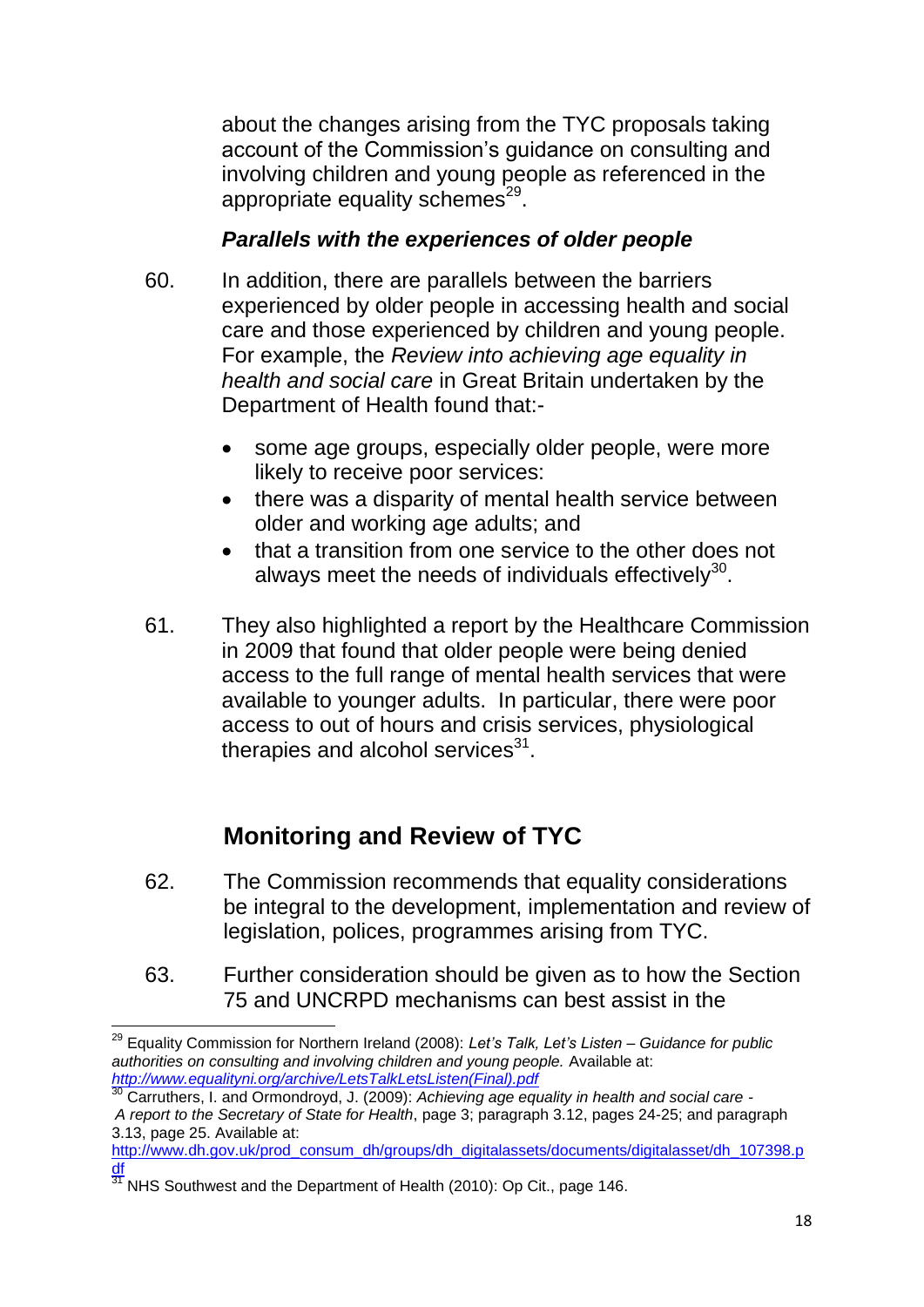monitoring and review process. We encourage the Board to meet with the Equality Commission in this regard.

### **Conclusion**

- 64. Whilst the current consultation identifies a number of the equality and good relations issues central to the review and future implementation of the TYC, further consideration needs to be given to equality and human rights issues relevant to a number of groups including women, disabled people, older people, children and young people. This should aim at ensuring that:
	- the transition to community-based health and social care services using the mixed economy model of private and community/voluntary providers will not result in diminution of health and social care services;
	- any current disadvantages experienced by equality constituencies are not compounded and new disadvantages are not created as a result of reconfiguration of services from the public sector to the community and private sectors;
	- capacity building in support of public participation in decision-making is encouraged;
	- health and social care provision meets the specific needs of equality groups, affords greater choice and delivers fully accessible local services;
	- new investment models for the future of health and social care give due weight to the principle of equality; and opportunities are sought to include social clauses in all appropriate procurement exercises;
	- further consideration is given to statutory duty and international human rights obligations, including the UN Convention on the Rights of Persons with Disabilities;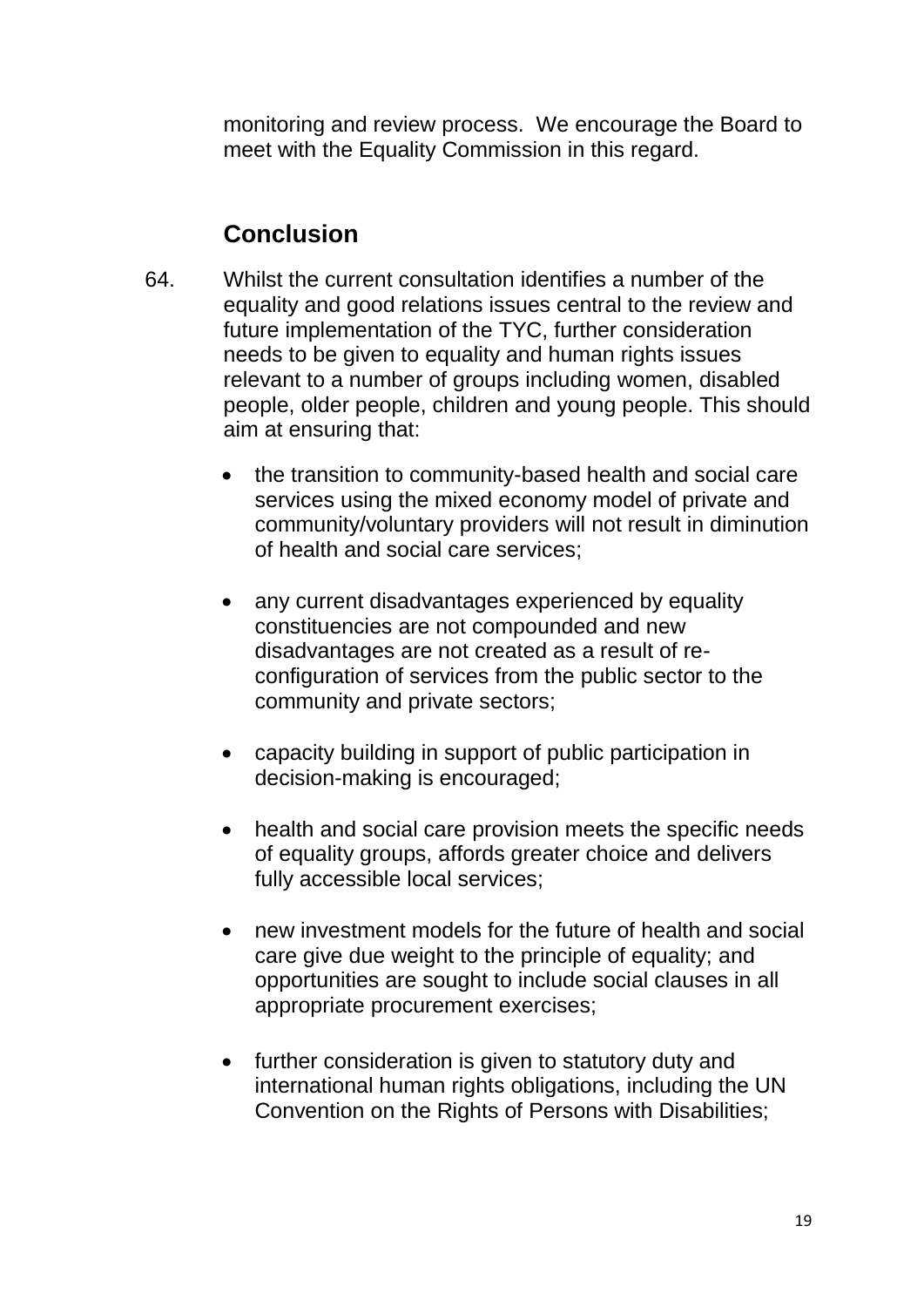- consideration is given to mitigating measures and the development of alternative policies to address any adverse impacts arising as a result of transition from statutory to community/private sector service provision;
- delivery of age appropriate equality services takes account of the introduction of age anti-discrimination law;
- the dignity, health and well-being of those most in need of health and social care provision in particular, vulnerable, marginalised and excluded groups, is protected; and
- equality considerations are integral to the development and implementation of Transforming Your Care and any legislation polices or programmes arising.

# **Equality Commission for Northern Ireland**

**January 2013**